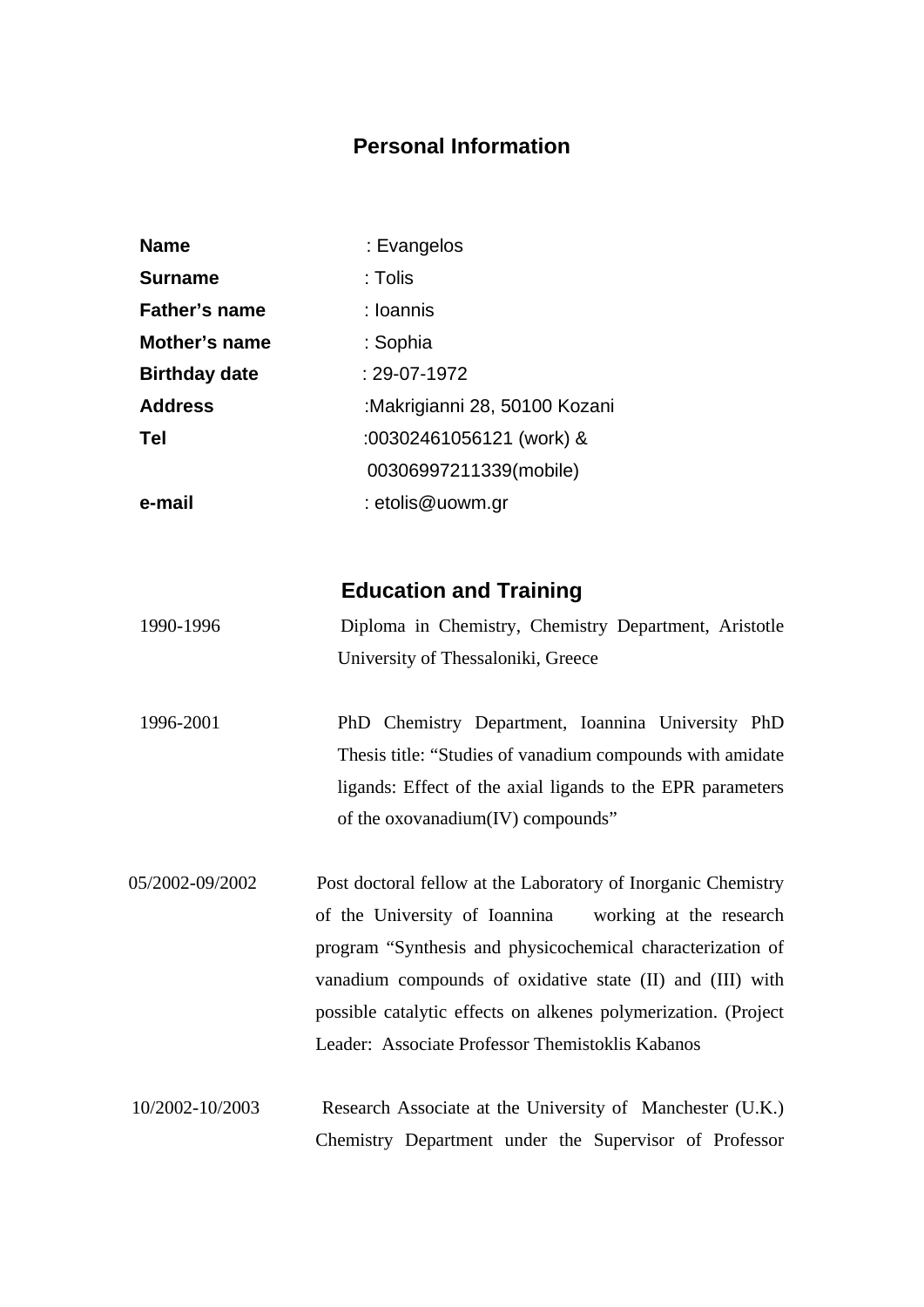Richard E. Winpenny : "Synthesis and magnetic properties of molecular and polymeric materials".

04/2004-03/2005 Research Associate at National Hellenic Research Foundation, in the Institute of Organic and Pharmaceutical Chemistry Laboratory of Organic and Organometallic Chemistry, working at "Transition metals complex compounds with application to the homogeneous aqueous phase catalysis". (Supervisor: [Dr. Ioannis D. Kostas](http://www.eie.gr/nhrf/institutes/iopc/cvs/cv-kostas-en.html)**,** Research Director)

### **Employment Record**

- 06/2009-Today: Work for the Department of Mechanical Engineering, University of Western Macedonia (UOWM) at Environmental Technology Laboratory as a laboratory and teaching staff
- 06/2006-06/2009: Research Associate at the Environmental Technology Laboratory, University of West Macedonia, Department of Mechanical Engineering (Supervisor: Prof. John G. Bartzis).

Participate in several projects as a research scientist some of them are/were:

- University of Western Macedonia: Prioritization of Building Materials as Indoor Pollution Sources "BUMA project"
- University of Western Macedonia «Common Mediterranean strategy and local Actions for the mitigation of Port, Industries and Cities Emissions» (APICE)

2004-2012: Technological Educational Institute of Western Macedonia undergraduate courses

- i) "Chemical Technology"
- ii) "Laboratory of Chemistry"

### **Additional Information**

 Diploma of "FIRT CERTIFICATE IN ENGLISH/ UNIVERSITY OF CAMBRIDGE"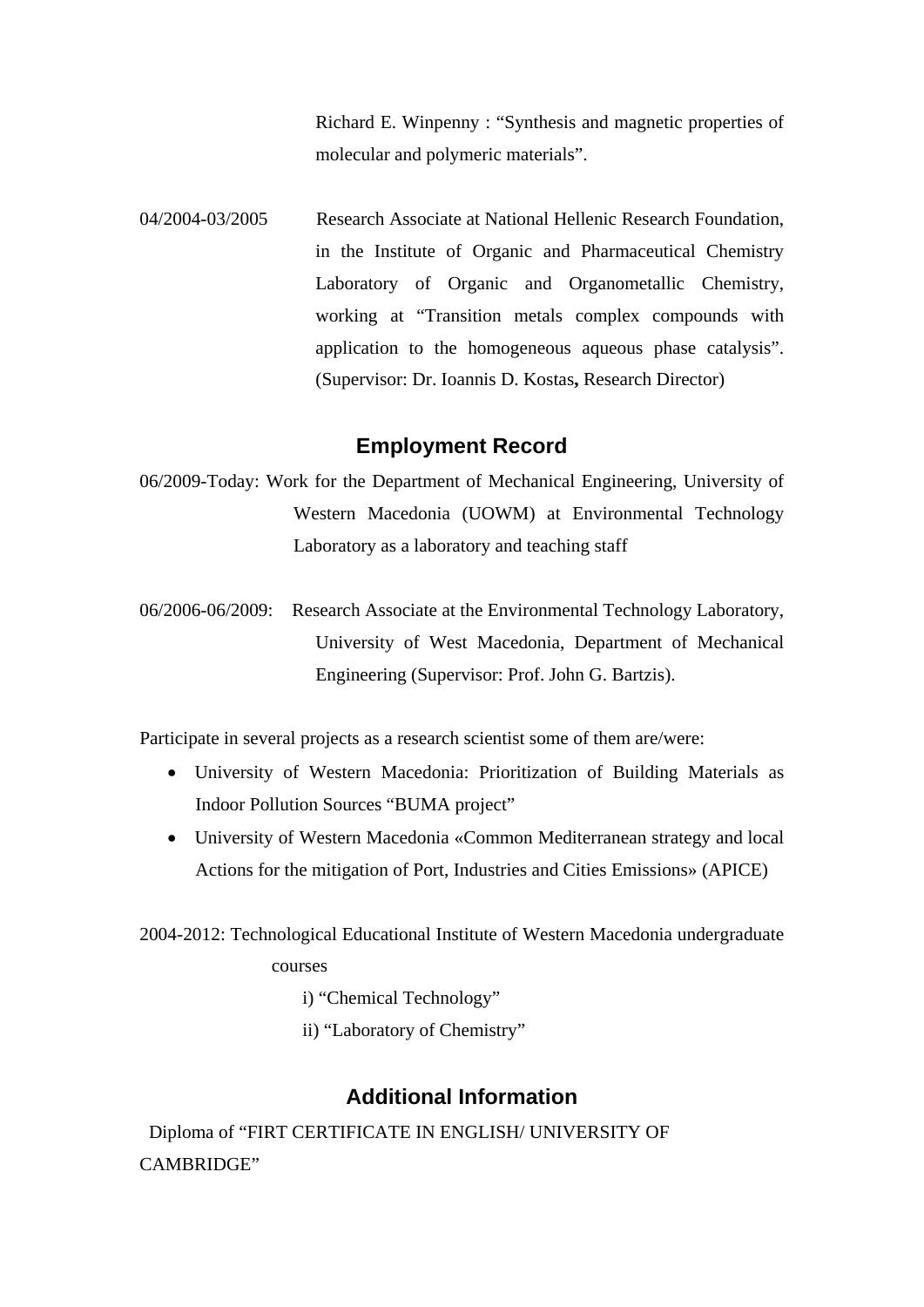- 1. Referee at the following International Journals:
- "Science of the Total Environment"
- "Central European Journal of Chemistry"
- "Journal of the Air & Waste Management Association"
- "Atmospheric Environment"
- "Environmental Earth Sciences"
- "Environmental Science and Pollution Research"
- 2. Member of MESAEP- Mediterranean Scientific Association of Environmental Protection.
- 3. Member of the COST proposal: "Impact of indoor climate on public health" ( **proposal reference oc-2013-1-15175 for a COST new Action)**
- 4. Member of the Geek Chemistry Society.

# **List of Publications**

# **1**. **Model Investigations of Vanadium – Protein Interactions: Novel Vanadium (III) and Oxovanadium(IV) Compounds with the Diamidate Ligand 1,2-Bis(2 pyridinecarboxamide)benzene (H2bpb).**

Antonis T. Vlahos, **Evangelos J. Tolis**, Catherine P. Raptopoulou, Alexandros Tsohos, Michael P. Sigalas, Aris Terzis and Themistoklis A. Kabanos. *INORGANIC CHEMISTRY*, **2000**, 39, 2977-2985.

**2**. **Structural, electron paramagnetic resonance and electron spin echo envelope modulation studies of oxovanadium(IV) – amidate compounds containing monoanionic axial ligands: effect on the 51 V – hyperfine coupling constants. Evangelos J. Tolis**, Kalliopi D. Soulti, Catherine P. Raptopoulou, Aris Terzis, Yiannis Deligiannakis and Themistoklis A. Kabanos. *CHEMICAL COMMUNICATIONS,* **2000**, 601-602.

**3**. **The Effect of Charged Axial Ligands on the EPR Parameters in Oxovanadium(IV) Compounds: An Unusual Reduction of the Az ( 51V) Values.**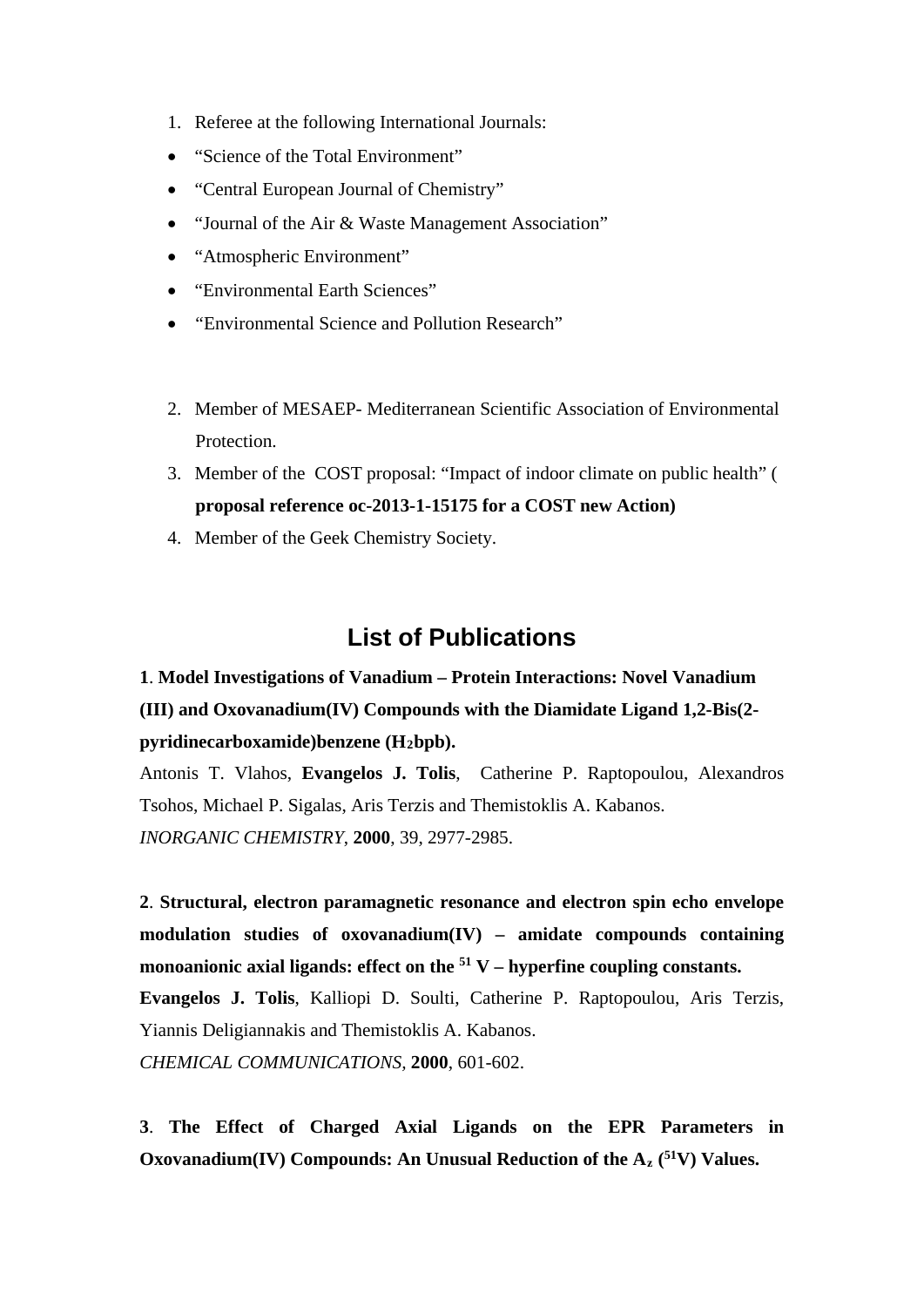**Evangelos J. Tolis**, Vasilis I. Teberekidis, Catherine P. Raptopoulou, Aris Terzis, Michael P. Sigalas, Yiannis Deligiannakis and Themistoklis A. Kabanos. *CHEMISTRY-A EUROPEAN JOURNAL,* **2001**, 7, 2698-2710.

**4**. **Model investigations for vanadium-protein interactions: vanadium (III) compounds with dipeptides and their oxovanadium (IV) analogues.**

Anastasios J. Tasiopoulos, **Evangelos J. Tolis**, John M. Tsanangaris, Angelos Evangelou, J. Derek Woolins, Alexandra, M. Z. Slawin, Joao Costa Pessoa, Isabel Correia, Themistoklis A. Kabanos,

*JOURNAL OF BIOLOGICAL INORGANIC CHEMISTRY,* **2002**, 7, 363-374

#### **5**. **Monomeric Compounds Containing the** *cis***-[V(=O)(OH)]+ core.**

**Evangelos J. Tolis**, Manolis J. Manos, Anastasios J. Tasiopoulos, Catherine P. Raptopoulou, Aris Terzis, Michael P. Sigalas, Yiannis Deligiannakis, and Themistoklis A. Kabanos

*ANGEWANDTE CHEMIE-INTERNATIONAL EDITION,* **2002**, 41, 2797-2801.

## **6***. p***-Hydroquinone–Metal Compounds: Synthesis and Crystal Structure of two Novel VV-***p***-Hydroquinonate and VIV-***p***-Semiquinonate Species.**

Chryssoula Drouza, **Vagelis Tolis**, Volker Gramlich, , Cathrine Raptopoulou, Aris Terzis, Michael P. Sigalas, Anastasios D. Keramidas and Themistoklis A. Kabanos. *CHEMICAL COMMUNICATIONS,* **2002**, (23): 2786-2787.

### **7. A New Class of Ferromagnetically-Coupled Mixed Valence Vanadium(IV/V) Polyoxometalates.**

Manolis J. Manos, Anastasios J. Tasiopoulos, **Evangelos J. Tolis**, Nicolia Lalioti, Alexandra M. Slawin, J Derek Woollins, Michael P. Sigalas, Vassilis Tangoulis, and Themistoklis A. Kabanos.

*CHEMISTRY-A EUROPEAN JOURNAL,* **2003**, 9, 695-703

#### **8**. **Mimicking the oxidized glutathione-** $V^{IV}O^{2+}$  **species.**

**Evangelos J. Tolis**, Manolis J. Manos, Aris Terzis, Catherine P. Raptopoulou, and Themistoklis A. Kabanos.

*DALTON TRANSACTIONS,* **2003**, (5), 775-777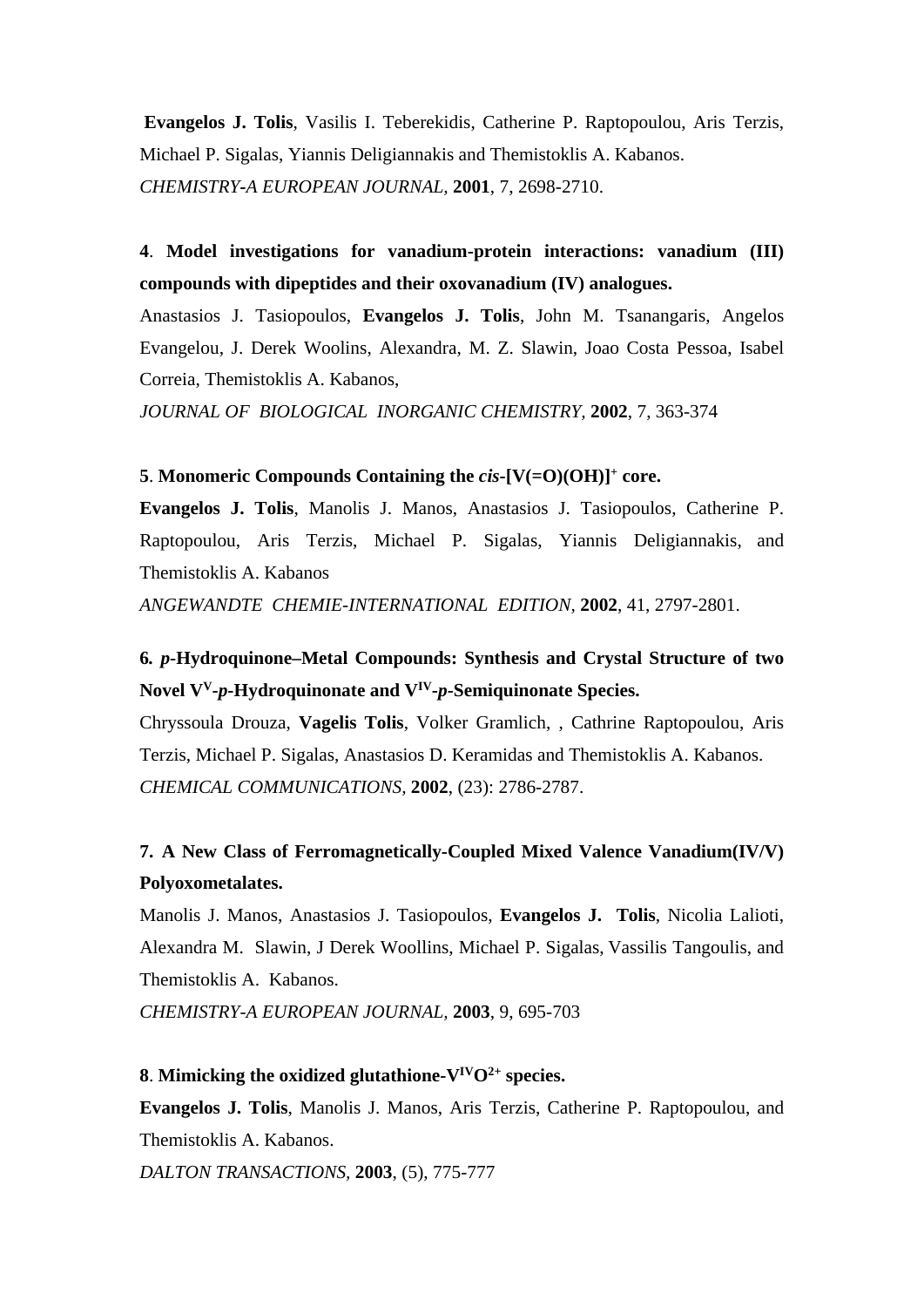**9. NMR and Theoretical Investigations on the structures and Dynamics of Octaheadral Bis(Chelate)DichloroVIII Compounds Isolated by an Unusual Reduction of Non-Oxo VIV Species.**

Maria Rikkou, Manolis J. Manos, **Evangelos J. Tolis**, Michael P. Sigalas, Anastasios D. Keramidas and Themistoklis A. Kabanos.

*INORGANIC CHEMISTRY*, **2003**, 42, 4640-4649.

**10. Synthesis and Characterization of Iron (III) Phosphonate Cage Complexes. Evangelos I. Tolis**, Madeleine Helliwell, Stuart Langley, James Raftery, and Richard E. P. Winpenny.

*ANGEWANDTE CHEMIE-INTERNATIONAL EDITION,* **2003**, *42*, 3804-3808.

### **11. Interactions of oxovanadium (IV) and the quinolone family memberciprofloxacin.**

Iztok Turel, Amalijia Golobic, Ales Klavzar, Boris Pihlar, Peter Buglyo, **Evangelos Tolis**, Dieter Rehder, Kristina Sepcic.

*JOURNAL OF INORGANIC BIOCHEMISTRY*, **2003**, *95*, 199-207.

**12. Monomeric Oxovanadium (IV) Compounds of the General Formula cis-**  $[V^{IV}(=O)(X)(L_{NN})_2]^{+/0}$  {X=OH<sup>-</sup>, Cl<sup>-</sup>, SO<sub>4</sub><sup>2-</sup> and L<sub>NN</sub>=2,2'-bipyridine (bipy) or 4,4'**di-substituted bipy}.**

Georgios D. Triantafillou, **Evangelos J. Tolis**, Yiannis Deligiannakis, Catherine P. Raptopoulou, Michael P. Sigalas, and Themistoklis A. Kabanos *INORGANIC CHEMISTRY*, **2004**, 43, 79-91.

### **13. Phosphonate ligands encourage a Platonic relationship between cobalt(II) and alkali metal ions.**

Stuart Langley, Madeleine Helliwell, James Raftery, **Evangelos I. Tolis**, and Richard E. P. Winpenny.

*CHEMICAL COMMUNICATIONS,* **2004,** 142-143.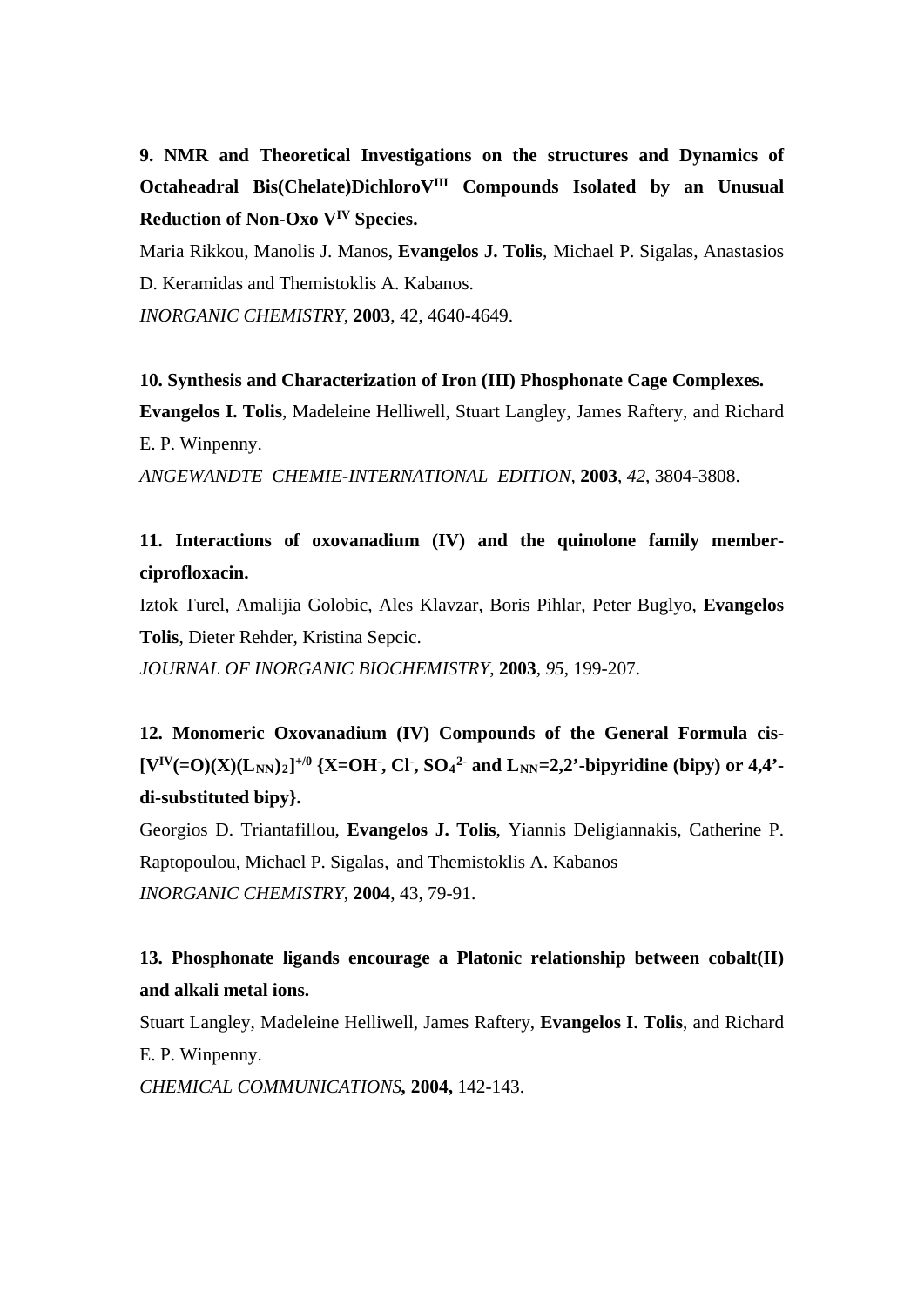# **14. ESE-ENDOR Study and DFT Calculations On Oxovanadium Compounds: Effect of Axial Anionic Ligands on the 51V Nuclear Quadrupolar Coupling Constant**.

C. P. Aznar, Y. Deligiannakis, **E. J. Tolis**, T. Kabanos, M. Brynda and R. D. Britt. *J*. *Phys*. *Chem*. *A* **2004**, *108*, 4310-4321.

**15. A new rhodium complex with a nitrogen-containing bis(phosphine oxide) ligand as an efficient catalyst for the hydroformylation of styrene.**

**E.I. Tolis**, K.A. Vallianatou, F.J. Andreadaki, I.D. Kostas. *APPL. ORGANOMET. CHEM.* **2006**, *20*(5), 335-337.

#### **16. Studies of an Fe9 Tridiminished Icosahedron.**

**Evangelos I. Tolis**, , Larry P. Engelhardt, Pamela V. Mason, Gopalan Rajaraman, Koichi Kindo, Marshall Luban, Akira Matsuo, Hiroyuki Nojiri, James Raftery, Christian Schroder, Grigore A. Timco, Floriana Tuna, Wolfgang Wernsdorfer, and Richard E. P. Winpenny.

*CHEMISTRY-A EUROPEAN JOURNAL,* **2006**, *12*, 8961-8968.

## **17. Concentrations of VOCs and Ozone in Indoor Environments: a Case Study in Two Mediterranean Cities During Winter Period**

J.G. Bartzis, C. Michael, S. Michaelidou, D. Missia, D. Saraga, **E. Tolis**, S. Psoma, C. Petaloti, D. Kotzias, J. M. Barero- Moreno *FRESENIUS ENVIRONMENTAL BULLETIN***, 2008**, *17*, 1480-1484

## **18. Preliminary Results on PM1 and Particle– bound Polycyclic Aromatic Hydrocarbons (PAHs) in Kozani, Greece.**

**E. Tolis**, S. Amarantidis, D. Missia, D. Saraga, N. Koziakis, J.G. Bartzis. *FRESENIUS ENVIRONMENTAL BULLETIN***, 2008**, *17*, 1634-1639.

### **19. Synthesis, Structural and Magnetochemical Studies of Iron Phosphonate Cages Based on {Fe3O}7+ Core**

Sumit Khanra, Sanjit Konar, Abraham Clearfield, Madeleine Helliwell, Eric J. L. MacInnes **Evangelos Tolis**, Floriana Tuna, and Richard E. P. Winpenny *INORGANIC CHEMISTRY*, **2009**, *48*, 5338-5349.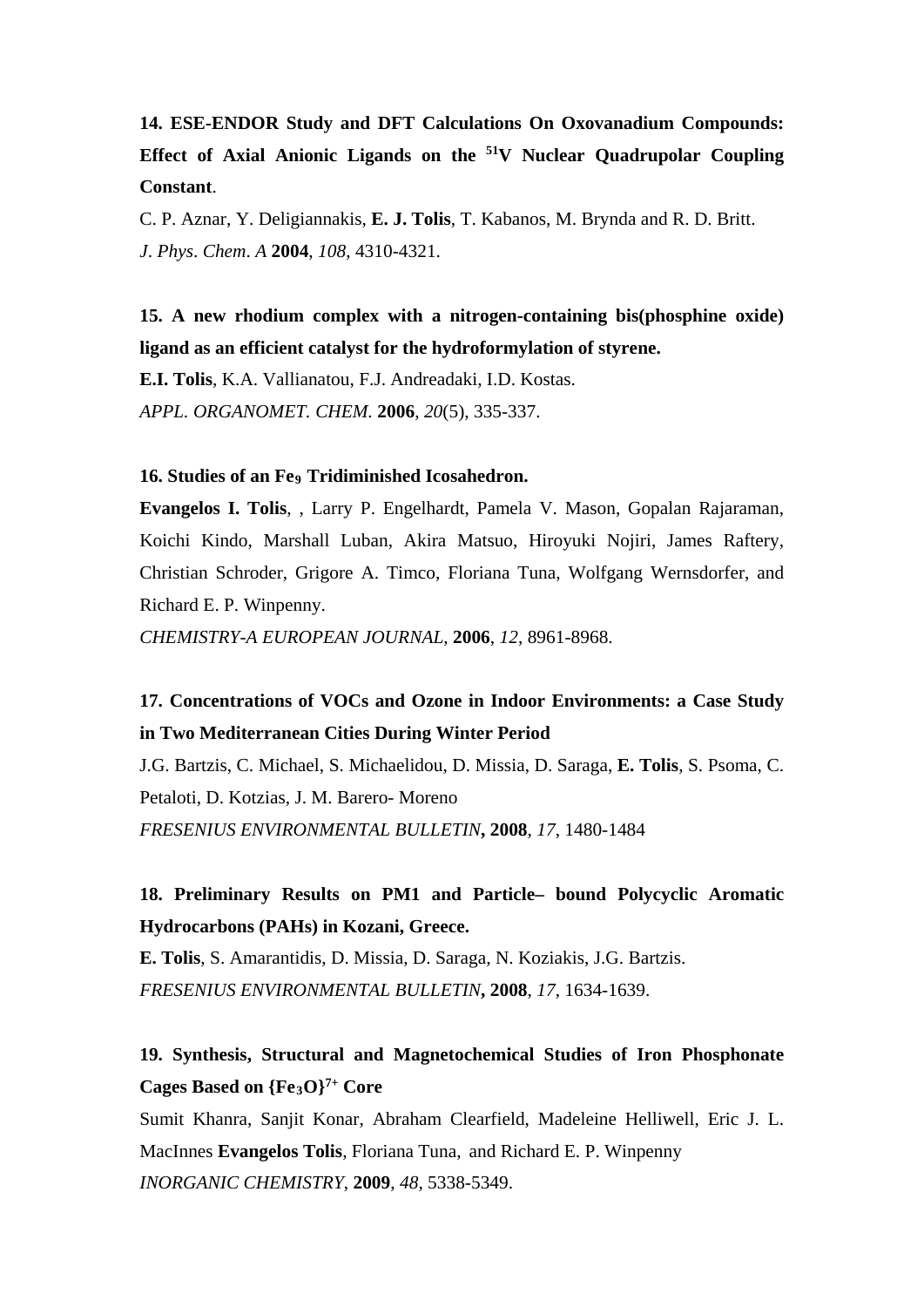**20.** P**olycyclic Aromatic Hydrocarbons and ionic species associated with Particulate Matter in ambient air in Kozani city, Greece, during cold period.**

**Evangelos I. Tolis**, Dafni A. Missia, Nikolaos D. Charisiou, John G. Bartzis *FRESENIUS ENVIRONMENTAL BULLETIN***, 2010**, *19*, 2006-2012.

**21. Secondary Organic Particles formation from Ozone-terpenes reactions: a case study in a residence of a Mediterranean city.**

D.E. Saraga, , T. Maggos, D. A. Missia, **E. I. Tolis**, C. Vasilakos and J.G. Bartzis *FRESENIUS ENVIRONMENTAL BULLETIN,* **2010**, *19*, 2019-2025.

**22. PAHs Sources Contribution to the Air Quality of an Office Environment: Experimental Results and Receptor Model (PMF) Application**

Dikaia E. Saraga, Thomas Maggos, Athanasios Sfetsos, **Evangelos I. Tolis**, Spyros Andronopoulos, John G. Bartzis and Christos Vasilakos *AIR QUALITY, ATMOSPHERE AND HEALTH,* **2010**, *3,* 225-234.

**23. Indoor exposure from building materials: A field study**. Dafni A. Missia , E. Demetriou , N. Michael , **E.I. Tolis** , J.G. Bartzis *ATMOSPHERIC ENVIRONMENT*, **2010**, *44*, 4388-4395.

**24. Chemical characterization of Particulate Matter (PM) and Source Apportionment studies during winter and summer period for the city of Kozani, Greece.**

**Evangelos I. Tolis**, Dikaia E. Saraga, George Z. Ammari , Theofilos Gougoulas, Christina C. Papaioannou, Anastasios K. Sarioglou, Eleftherios Kougioumtzidis, Athanasios Sfetsos, and John G. Bartzis

*CENTRAL EUROPEAN JOURNAL OF CHEMISTRY,* **2014,** *12(6)*, 643-651.

**25. Microstuctural analysis and determination of PM10 emission sources in an industrial Mediterranean city.**

**Evangelos I. Tolis**, Evangelos I. Gkanas, Eleni Pavlidou, Athina Skemperi, Jorge Pey, Noemi Pérez, John G. Bartzis *CENTRAL EUROPEAN JOURNAL OF CHEMISTRY,* **2014,** *12(10)*, 1081-1090**.**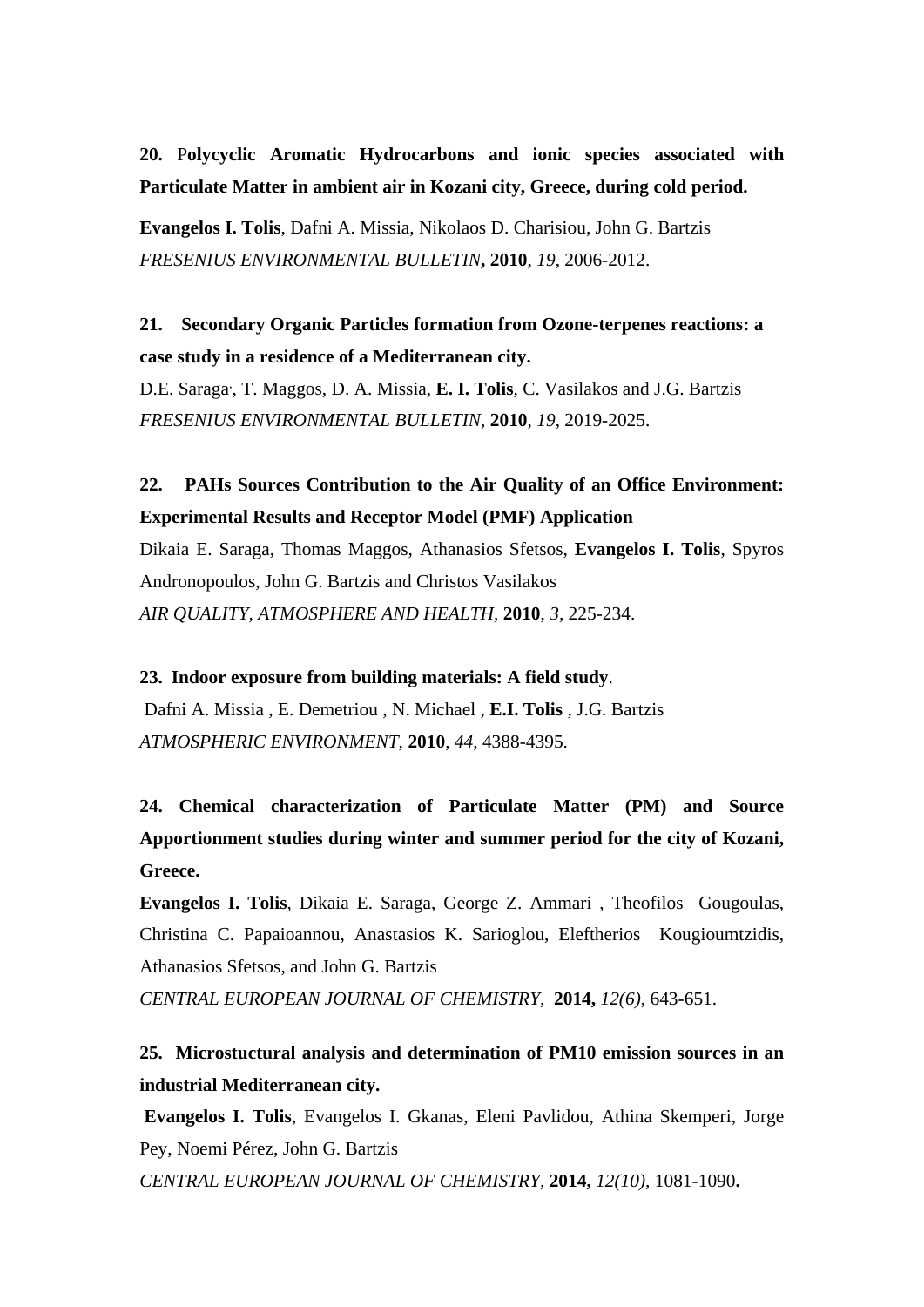### **26. One-year intensive characterization on PM2.5 nearby port area of Thessaloniki, Greece.**

**Evangelos I. Tolis**, Dikaia E. Saraga, Katerina F. Filiou, Nikolaos I. Tziavos, Chistos P. Tsiaousis, Athanasios Dinas, John G. Bartzis

*Environ Sci Pollut Res*, **2015**, *22 (9)*, 6812-6826. DOI 10.1007/s11356-014-3883-7

## **27. Seasonal and diurnal variation of PM10 ambient air concentration correlated with meteorological parameters for the city of Kozani, Greece.**

 **Evangelos I. Tolis**, Maria Siarga and John G. Bartzis, Accepted at *POLLUTION ENVIRONMENT* **2016**

#### **28. On organic emissions testing from indoor consumer products' use.**

J. Bartzis, P. Wolkoff, M. Stranger, G. Efthimiou, **E.I. Tolis**, F. Maes, A.W. Nørgaard, G. Ventura, K.K. Kalimeri, E. Goelen, O. Fernandes *Journal of Hazardous Materials* **2015**, 285 37–45.

### **29. PM2.5 chemical composition in five European Mediterranean cities: A 1-year study.**

Dalia Salameh, Anais Detournay, Jorge Pey, Noemi Pérez, Francesca Liguori, Dikaia Saraga, Maria Chiara Bove, Paolo Brotto, Federico Cassola, Dario Massabò, Aurelio Latella, Silvia Pillon, Gianni Formenton, Salvatore Patti, Alexandre Armengaud, Damien Piga, Jean Luc Jaffrezo, John Bartzis, **Evangelos Tolis**, Paolo Prati, Xavier Querol, Henri Wortham, Nicolas Marchand *Atmospheric Research* **2015**, 155, 102–117.

## **30. Concentration and chemical composition of PM2.5 for a one-year period at Thessaloniki, Greece: A comparison between city and port area.**

**Evangelos I. Tolis**, Dikaia E. Saraga, Magdalini K. Lytra, Anastasia Ch. Papathanasiou, Panteleimon N. Bougaidis, Orestis E. Prekas-Patronakis, Ioannis I. Ioannidis, John G. Bartzis

*Atmospheric Environment* **2015**, 113, 197-207.

### *Β. BOOKSChapters*